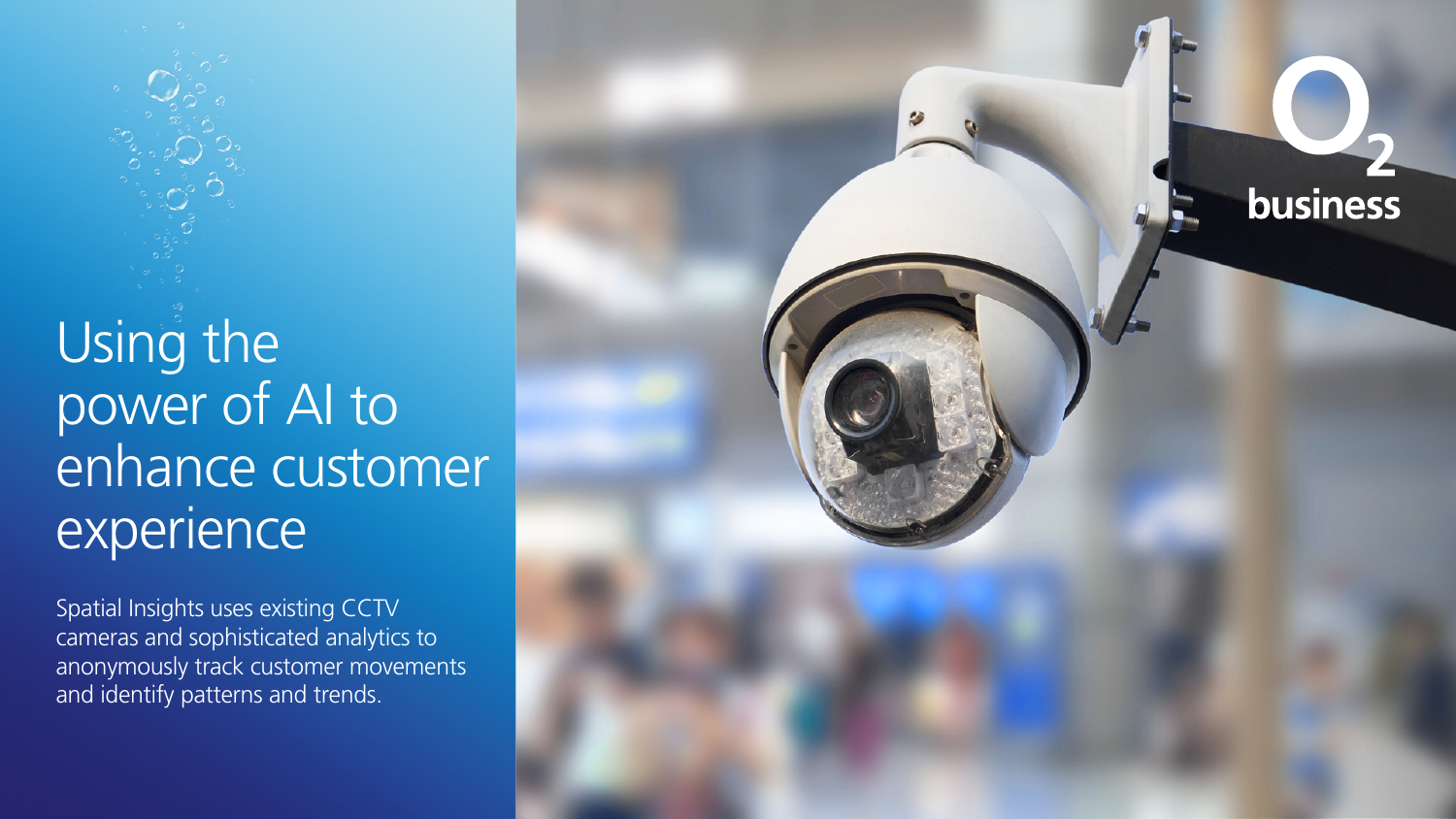

# Detailed insights into customer movement, flow and behaviour

Spatial Insights data helps to deliver better customer experience in retail stores and other public spaces through resource and space optimisation, delivery of relevant products and services and planning

*As a retail business ourselves, our number one priority is delivering the best possible in-store experience – for customers and our staff.* **Sergio Budkin, Director of Market Development at Virgin Media O**<sup>2</sup>

#### **Challenges Benefits Benefits**

- The pandemic has placed enormous pressure on stores, the high street and other spaces
- There's a growing need to make best use of retail and public areas
- Pressure from reduced footfall requires a clearer understanding of public behaviours
- More granular information is required to plan staffing levels and serve customers more efficiently and effectively

**Products**

• Spatial Insights

- Identifies best use of store layout informed by real-time insights into customer footfall and behaviour
- Optimisation of staff workflow
- Understanding how customers interact with different products and services
- Anonymised AI-driven demographic insights give our stores a better understanding of customers, so we can offer a tailored experience
- Ability to accurately track customer engagement with, and performance of PoS, promotions and campaigns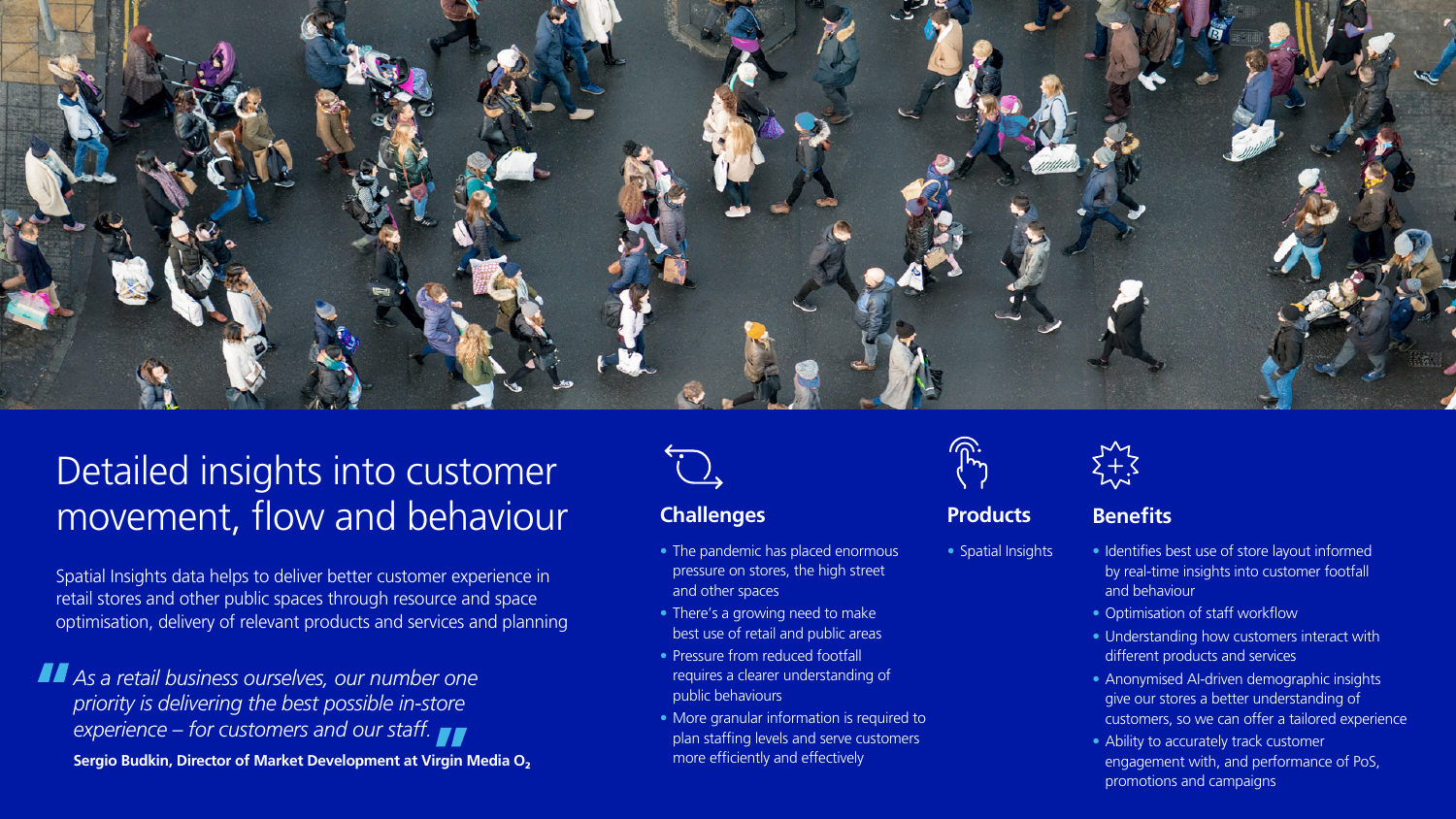

**Spatial Insights from O**2 **Business, in partnership with Aura Vision, uses existing CCTV cameras to anonymously record the movements of customers and visitors within defined spaces. Combined with video analytics and using artificial intelligence algorithms it can help to identify behaviour patterns around footfall, queuing, dwell times and conversion rates, leading to a range of benefits for retailers and other organisers of public spaces.**

We used the technology in a group of our own stores across the UK to explore how a better understanding of visitor behaviours could help optimise the customer experience, both at a national and individual store level. This could support future store planning and design as well as more accurately measuring the impact of new product launches and marketing campaigns.

Spatial Insights uses a single box which is installed in just a few minutes. Once calibrated, one box can process the data from up to five CCTV cameras. The results are viewed through an intuitive dashboard that provides breakdowns and analytics. Insights can be enriched further by using O<sub>2</sub> Motion's Micro Location Insights and Movement Insights, which provide anonymised data around customer catchment areas, demographic and spend profiles, and return visitors, enhancing the understanding of customers and how best to serve them.

The technology is ideal for retailers as they try to recover post-pandemic, but can also benefit transport hubs, leisure venues, offices, outdoor areas and commercial property.